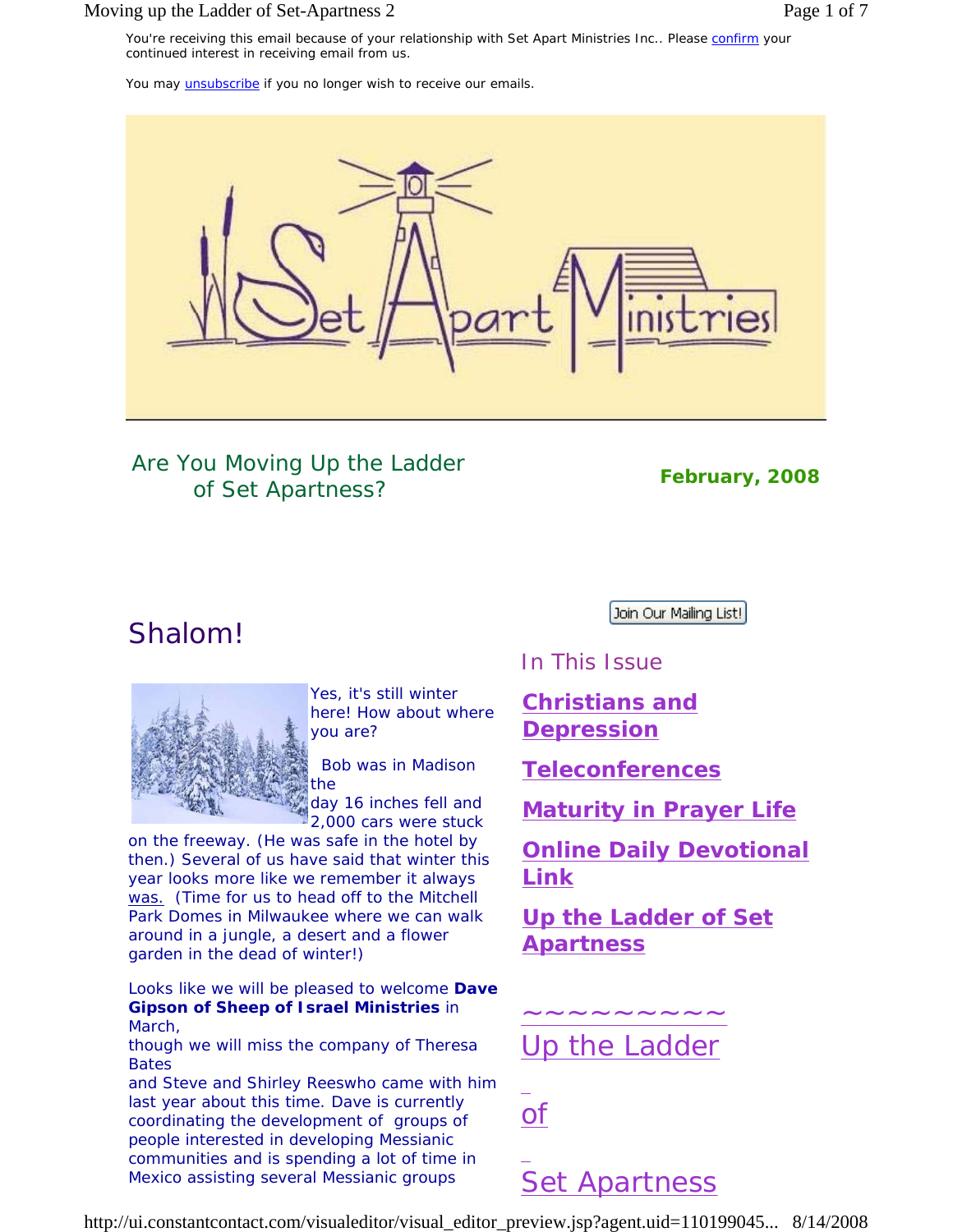### there.

Today we have **Marsha Van's second part in her series on moving up toward greater "set apartness."** She writes in a "friend to friend" style which several readers have commented they appreciated. Do you have any feedback for Marsha? Did she hit the mark for you? Let her know at our email address below!

Our February **For Women Only teleconference** is scheduled for February 24th. Our subject this month is:

# The Straw has been Removed.

More information is listed below.

### This past **Messianic Community Development Leadership Teleconference**

centered on discussion of a study on Judges by Dr. C.R. Oliver. This study can be found at his archived site if you are interested. We went through the main 8 points as they relate to Messianic community leadership developing today.

It is a sobering yet honoring responsibility to be called to shepherd others, and one that none of the participants in this conference take lightly. We discussed the phenomenon of the struggle with personal "reluctance" many who are called into leadership feel: knowing it is necessary but finding it a challenge to both identify and walk out the authority given by Him in a YHWH pleasing way.

Our next subject will be a follow up on this; discussing what to do when people of similar maturity and understanding still do not see eye to eye.

A community Janell and I will be visiting again soon

has been having teleconferences for a month or so already. It has been exciting for us to see them face obstacles and prayerfully find a way over or around them as they establish their group's identity, name and mission.

If your community leadership would like to establish a similar teleconference please let us know.

Just a quick update on the **Christians and Depression** book is also included.

In Service to Him, the Gatherer of the Flock;

Barb Klika

# Part 2 of 4 Sex in the Cinema

*by* 

*Marsha Van, A.D.N., G.N.* 



*I will set no wicked thing before mine eyes: I hate the work of them that turn aside: it shall not cleave to me.* Psalms 101: 3 (KJV)

In my last article, I talked about violence in movies and on TV. I shared a bit of my journey up the ladder of holiness/set apartness with you and told you how I came to recognize a need to scrutinize what I was watching on my TV.

One of the first steps I had to take to scrutinize my cinematic choices was to define the term "unacceptable." But by what standard? In the past, leaning on my own understanding had left me short of the mark, as did making choices based on worldly opinions. The mark I'm referring to is the goal of being holy or set apart, and the instruction manual I now use is the Bible. Hitting the mark isn't an easy task, no matter what the subject. Today the subject is sex in the cinema.

When I was a child, naked tummies were considered indecent exposure on TV and married couples slept in separate beds. What was unacceptable then has today become commonplace, as a result of the gradual sexualization of all aspects of entertainment. It seems that the world has been lulled into a state of complacency and acceptance of indecency. And as long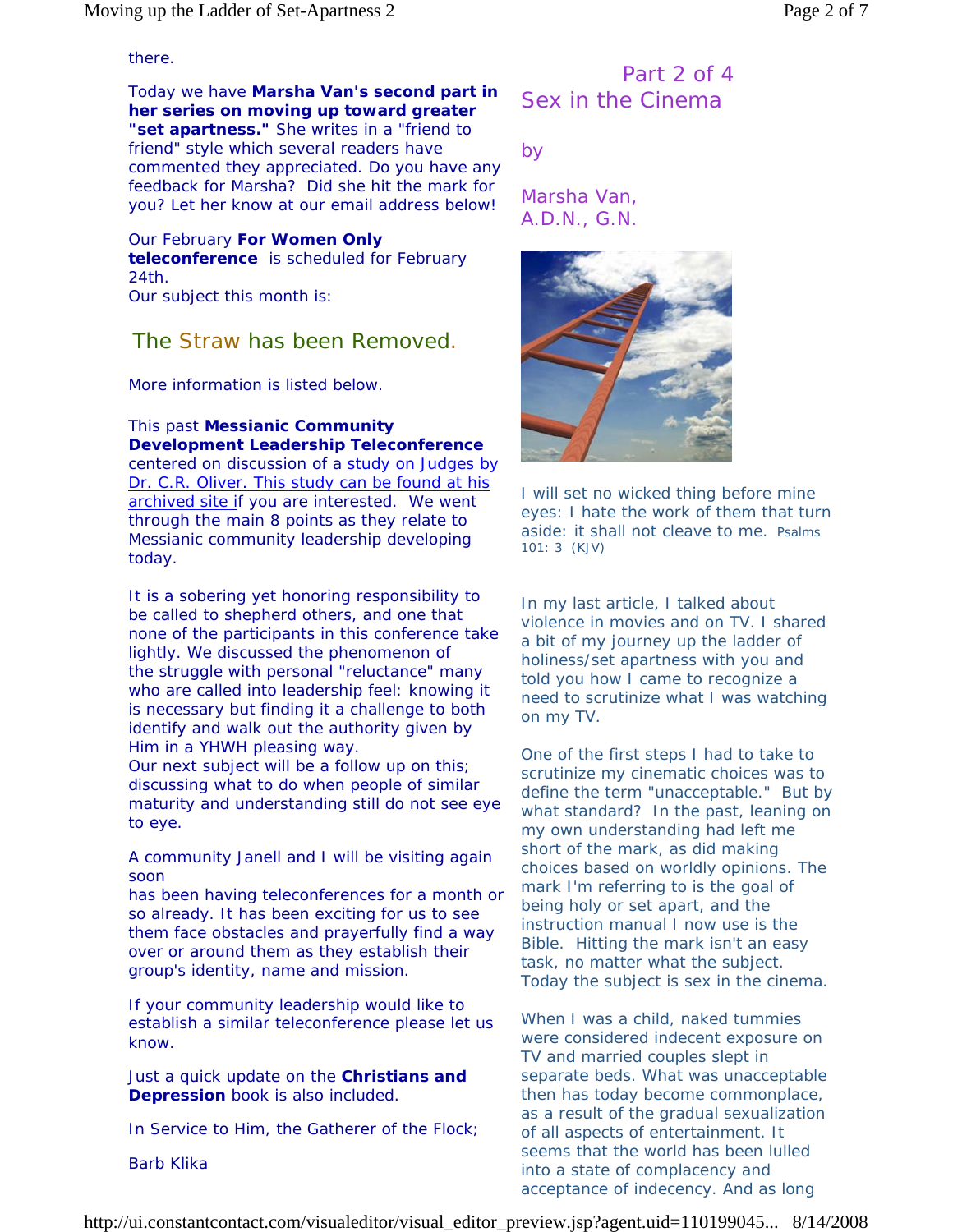

### Christians and Depression: Real Questions & Real Answers By Barbara L. Klika, MSW, LCSW, Personal Life **Coach**

*With grateful thanks to Rob Marnocha's End Zone for the cover graphics!*

*Christians and Depression is a thoughtful, well researched resource for the many questions that arise when a Christian struggles with depression. Especially appropriate for therapists, coaches, and those who need Biblically sound answers for common questions about an often taboo subject. The author's gentle and encouraging tone make this a book of hope for all readers.*

*~ Lynne Klippel, author, publisher, coach http://www.lynneklippel.com/*

# Now Available! Click here for further information please!

# Teleconferences

### *FOR WOMEN ONLY*

 Our next monthly teleconference will be held on February 24, 2008 at 9:00 am CST. Watch for the announcement in your email box or contact us if you'd like to receive an invitation. info@setapartmingb.org and ask to be included!

## The Straw Has Been Removed!

Pharaohs' first response to Moshe's request to let the people go to worship YHWH was to conclude they weren't busy enough and to direct the masters to no longer provide the necessary straw to make the bricks. He also required them to make the same number of bricks. His building program had to go on! And he intended to keep them

as "sex sells," it will remain a tool of advertisers and movie-makers. There is an abundance of evidence,from multiple sources on line, that cite the negative effects of sex on TV to our children and our society in general. One result is the increase in the number of sexual crimes and diminished sensitivity to sexual crime victims. (1)

The American Family Association reported in 1995 that the top four networks aired, on average, 45.58 incidents of sex, violence and profanity each hour during prime-time viewing. Broken down they show 8.5 incidents of violence each hour, 14.15 of sex and 22.93 of profanity. And 91 percent of all sex was depicted outside marriage. Projected over a period of one year, the networks air 14,313 sex incidents, 8,333 violent incidents, and 23, 556 profanity incidents during prime-time. (2)

And according to the American Psychological Association the number of sexual scenes on television has doubled since 1998.

(3)

In 2007, a report by the Parents Television Council estimated there were 12.48 incidents of sex per hour of viewing, which reflected an increase of 22.1 % since 2001. (4)

The Parents Resource Center cited in a 2005 report that 2/3 of all television shows contain some sexual content. (5)

We can't change the way the world revolves around sex, but we can change our little corner of it, and stand firm in our personal battle against it in our lives. But I recommend that you don't forget your armor.

In Ephesians 6: 11 we are told to put on the full armor of God so that we can stand firm against the schemes of the devil. Verses 14-18 list the different parts of the armor: the belt of truth, the breastplate of righteousness, feet shod with the preparation of the Gospel of peace, the shield of faith, the helmet of salvation, and the sword of the spirit.

When I understood that the armor was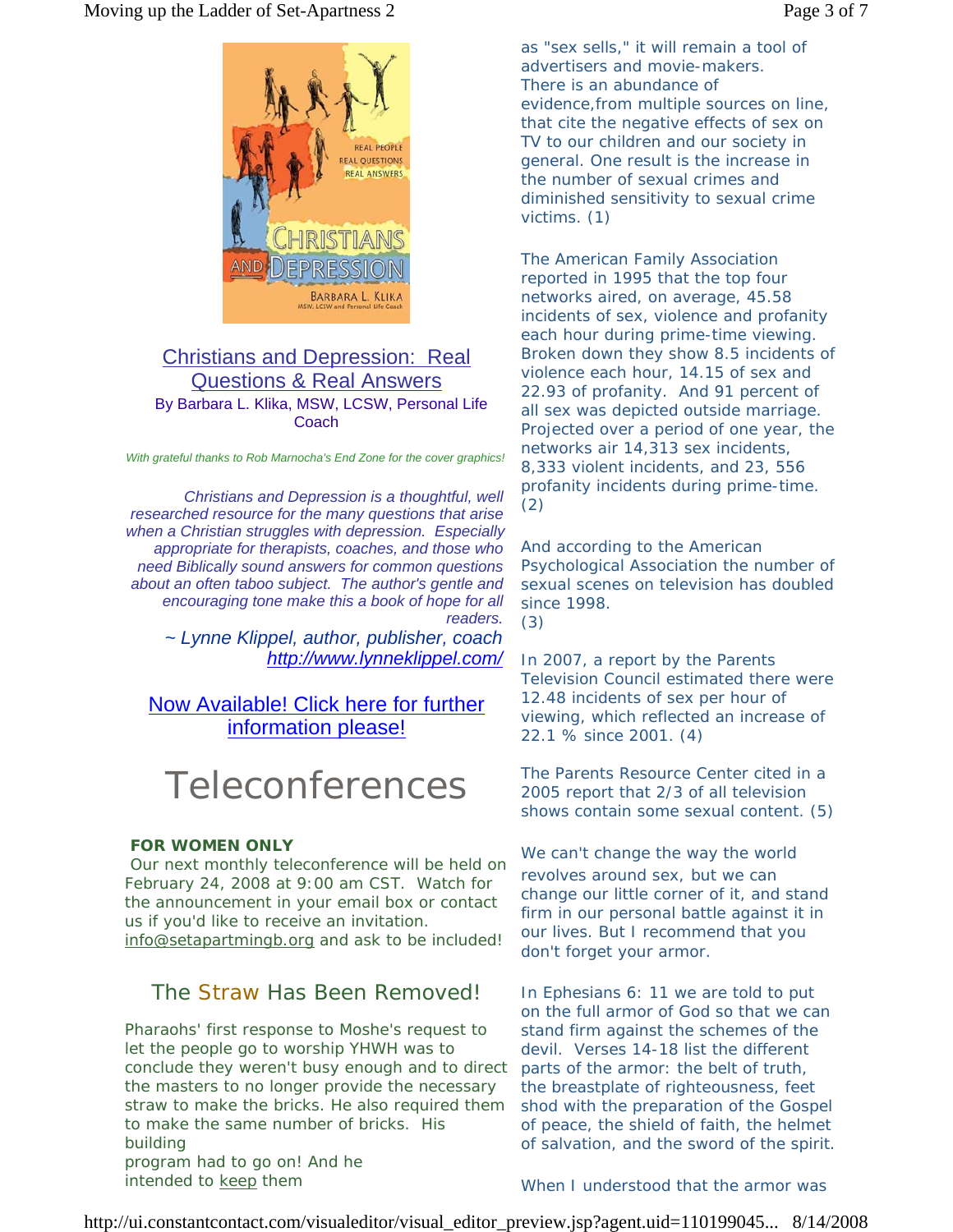enslaved.



As I speak with people across the country, Canada and the Philippines, it seems many of us are being asked to do more with less, even though we ARE doing what we are led to do.

This has been discouraging for many, wondering if we've lost the way somewhere? As in Moshe's example, the first steps he was directed to take toward redemption only **worsened** the situation for those in captivity and the people complained and feared! *Maybe redemption is just too much trouble...*

- What do we recognize as straw in our lives? (Make hay while the sun shines?)
- As our "straw" is removed, will we, too, fall into the snare of complaining?
- Who is our "Moshe" to blame?
- Will we continue *our* enslavement?

Or by His grace, will we recognize this pressure as part of the light and momentary affliction that can only mean our Redemption is getting closer!

What does walking in Torah and "paths of righteousness" have to do with straw and bricks today?

~~~~~~~~~~~~~~~~~~~~~~~~~~~~~~~~~~~

*MESSIANIC FELLOWSHIP* 

# *LEADERS TELECONFERENCES*

We have two current teleconference groups. Would your leadership team benefit from a consultation opportunity?

(You can arrange for a conference with *ONLY* your own team, rather than with leaders of other groups if you prefer.)

Click here for more information.

representative of the written word (Holy Bible), the living Word (our Messiah), and the Holy Spirit, I also learned what it meant to put it on. What it boils down to is my relationship with them and how I walk that out in my life. I didn't learn how to do this over night though. It has taken many years to get to this point and I know I am still a work in process. But He will complete the work He has begun in me because He is faithful even when I am not.

In my work search of the Bible to define sexual sin, I found

- sexual perversion
- bestiality
- promiscuity
- premarital sex
- prostitution
- adultery
- $\bullet$  whoring
- <sup>z</sup> lust
- fornication
- homosexuality
- $\bullet$  indecency

all listed as sexual sin. Unfortunately, sex is often presented in a cute, fun, or romantic way that can take your focus off the presence of the underlying sinful nature of the message being sent.

Prostitution was made romantic in *Pretty Woman;* homosexuality, lust, sexual perversion, and adultery were made fun in *Will and Grace;* and premarital sex and whoring were made a sport in *Sex in the City*. I bring these particular shows up because I used to watch them. At the time, I found them very entertaining. Today I am pretty disgusted with what they represent.

My relationship with *Will and Grace* ended when I understood that by watching this show, I was accepting and even promoting homosexuality. The move, *Pretty Woman*, was tossed out shortly after *Will and Grace* were ousted, because I realized that even though Julia Roberts played a nice person, she was still a prostitute. By watching this movie, I had made prostitution acceptable in my home. *Sex in the City* was the next to go. I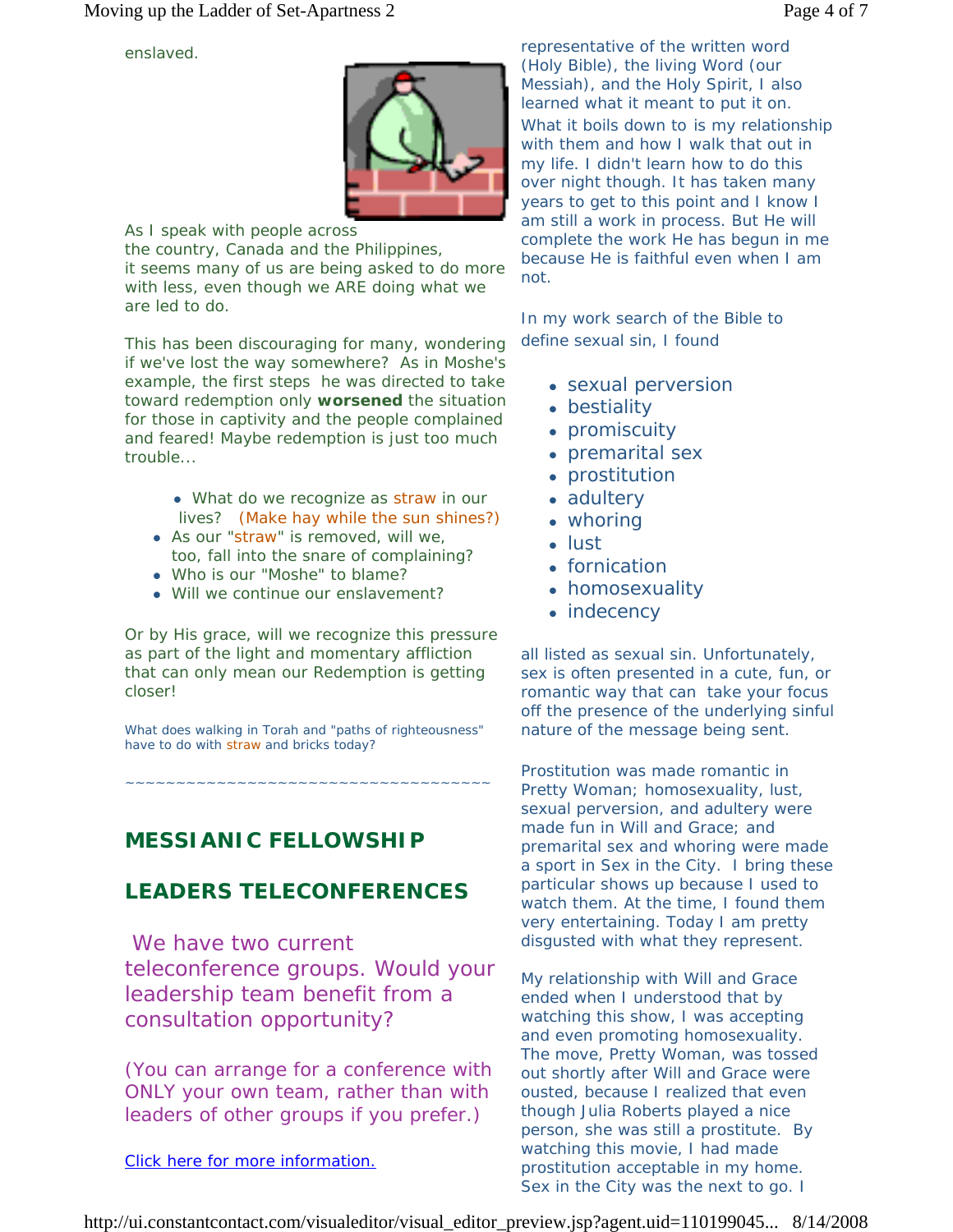**Quick Links**

### **Fellowship Consultation Info**

### **Newsletter Archive**

#### **More On Us: Our Organizational Goals**



### Please Click here for ordering information!

For the past several years, the Set Apart Ministries community has been studying and implementing *The Life Model: Living from the Heart Jesus Gave You* (©1999, 2000, 2004 Shepherd's House, Inc.), which includes E. James Wilder, Ph.D. as author. If you have browsed through our website and read our newsletters, you will find that the *Life Model* does have an important role in our community.

During an especially intense time of prayer, we came to understand that just as we mature in our personal lives, we also go through a maturing process in our Prayer Lives. This audio CD is the result of the understanding we gained through this time.

Efforts to assess our own or another's prayer life usually consist of such things as: suggesting daily regular times of prayer, a specific devotional tool or process, keeping a prayer journal and so forth. While all of these suggestions are good, they do not present a measure by which to determine the growth and quality of the relationship itself between the pray-er and the Hear-er!

Included in the CD is an overview of the different maturity levels from *The Life Model* and what each level entails. Also included is a teaching on Love and Fear Bonds and how

think its title says it all.

I found that in the Bible, sexual immorality is lumped together with idolaters, murderers, liars, drunkards, adulterers, slanderers, swindlers, prostitutes, homosexuals, greedy people, and those who practice magic arts. Revelation 21: 8 says: *"Their place will be in the fiery lake of burning sulfur. This is the second death."* And Ephesians 5: 5 says that *"none of these has any inheritance in the kingdom."*

<sup>z</sup> *I don't know about you but I want my inheritance, and a little so-called pleasure in this life is not worth the cost of losing my place seated by my Messiah.*

When I am in doubt about a movie or TV show, I pray for discernment and seek wise counsel from the elders of my spiritual community. I have also found that when I am weakened by illness, stress, loneliness, pain, or fatigue, it is harder to stand firm in my convictions. This is when it is very helpful to spend time with people of like mind, who will exhort and support me in my faith.

So friends, be encouraged and remain diligent in the quest for purity in your life and don't be seduced by worldly opinions of what is righteousness and what is sin. And remember, this is not a race that can be run in just one day. It is a life-long pursuit, full of challenges and complications, which when overcome, will bring you that much closer to the goal of being set apart for Him.

Next time I will dig a little deeper into the subtleties of profanity in the cinema. I encourage you to seek out what it means to be holy/set apart (Kadosh in Hebrew)

by checking out the article titled Kadosh - Word Study.

(1) Edward Donnerstein, "What the Experts Say, " a forum at the

Industry-wide Leadership Conference on Violence in **Television** 

Programming, 2 August 1993, in National Council for Families and Television Report, 9.

(2) Excerpt from page 6 of the April 1995 "Expression" http://evangelicaloutreach .org/tv.htm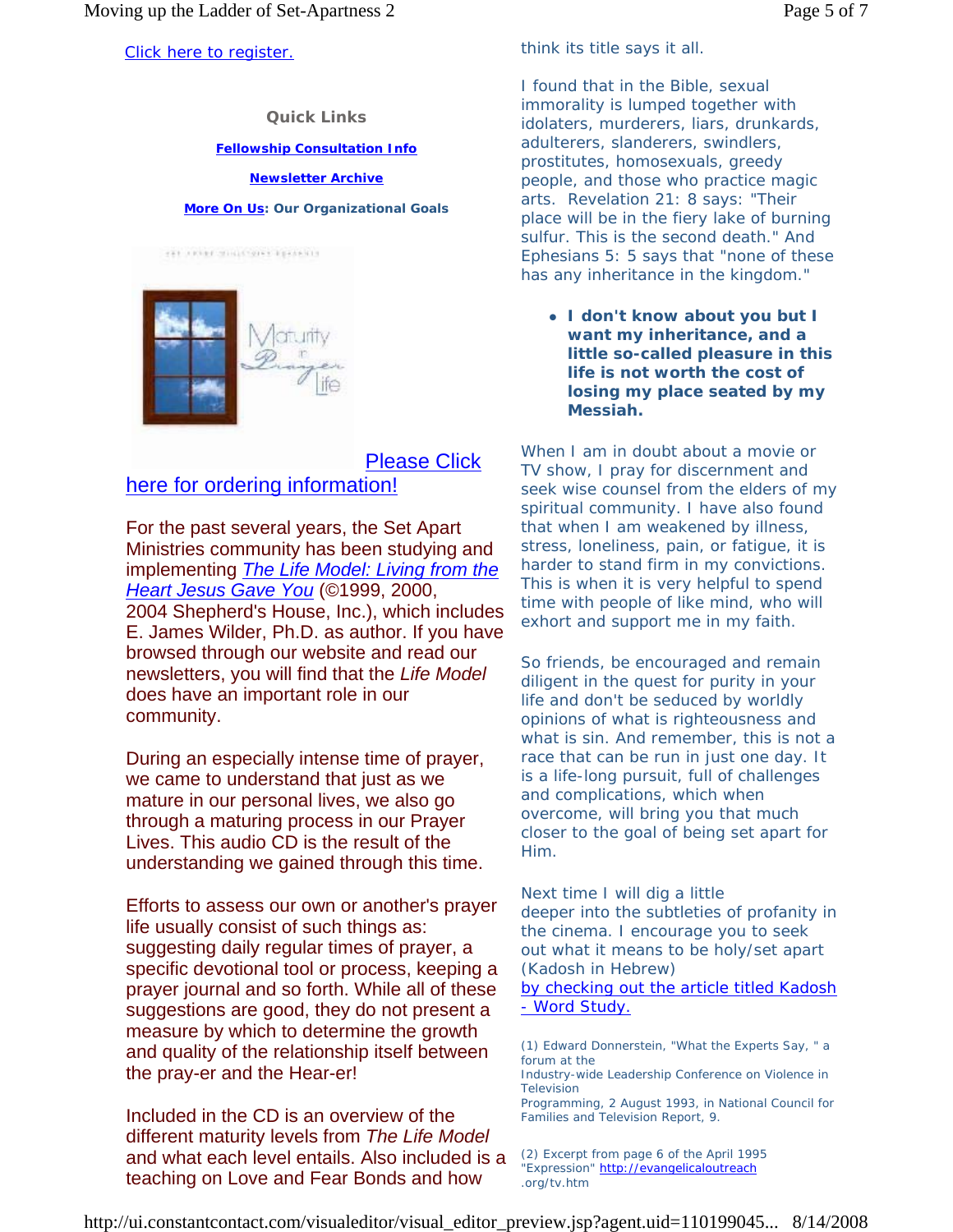they affect our relationships.

These teachings are followed by a discussion on each of the prayer life levels as we see them tied into the maturing process. We pray this CD teaching will be as much a blessing to others as it was to us in preparing it.

This daily reading devotional resource is now available through our website homepage!



*My Utmost for His Highest*

by Oswald Chambers

This is a classic devotional

and one that is deeply challenging for all who desire to get to know our Messiah ever more fully.

You may also be interested in these audio programs on our website.

~~~~~~~~~~~~~

*What to Say when They say, "So, You're Jewish?*

*How the Ruach works through us in Creativity* 

*Theresa Bates of Adonai Dance Ministries and Shirley Reese of Perigrinnati*

*Go Through the Gates discussion*

Blessings of strength and peace to you all!

*Barb Klika & Marilyn Zierhart*

Set Apart Ministries Inc.

(3) http://www.med.umich. ed/1libr/yourchild/tv.htm

(4) Parents Television Council. Alarming Family Hour-No Place for Children, 2007; http://www. parentstv.org/PTC/ publications /reports/familyhour/exsummary. asp

(5) Parent Resource Center, 2005 http://www.cfoc.org/Facts/index. cfm? ID=2655&bInShowBack=True &idContentType=673